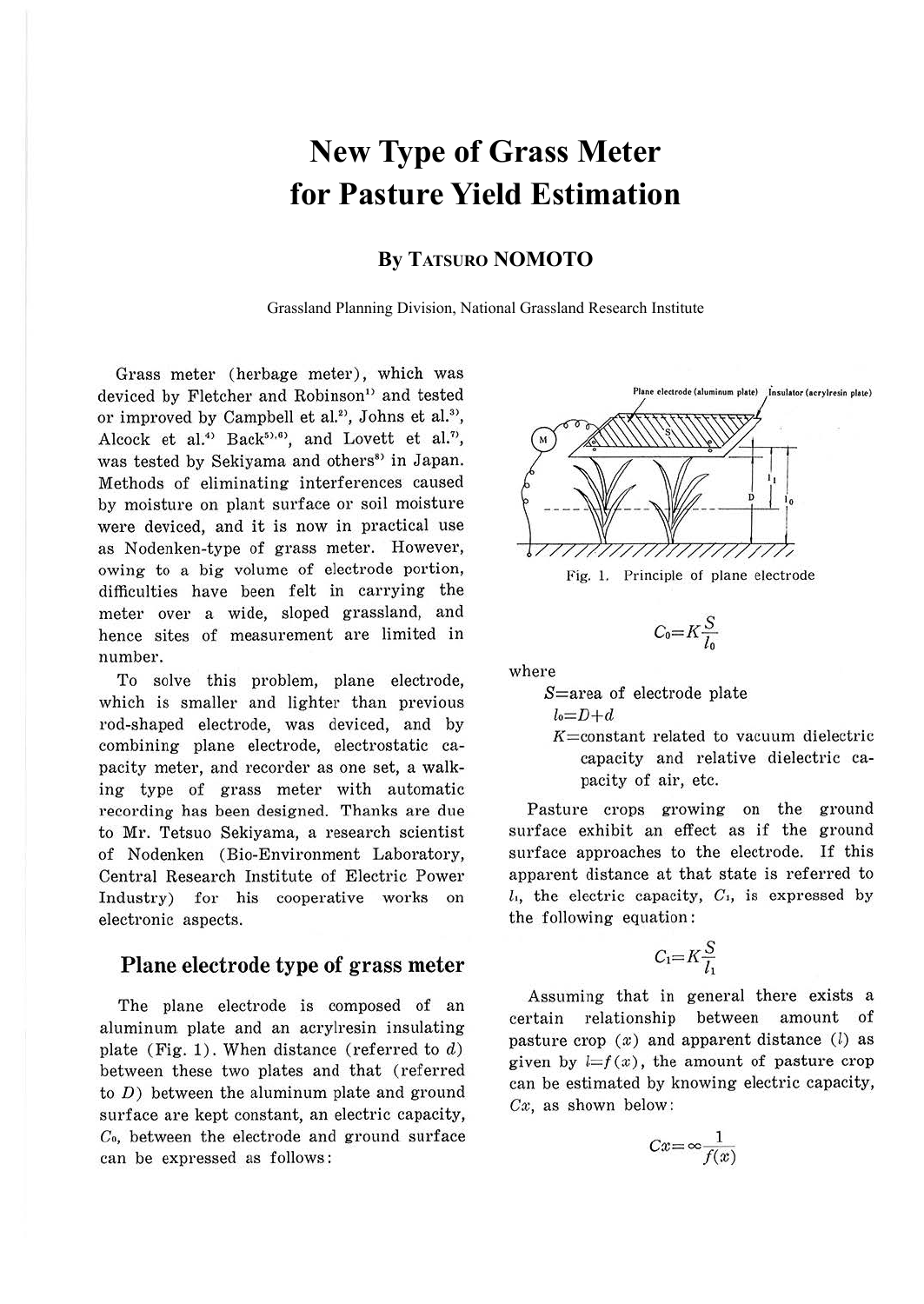However, the apparent distance,  $l$ , might be influenced by species or plant type of crops. Therefore experiments were carried out to examine in detail the relation between electric capacity reading and amount of crop actually harvested with different species, growth stages and growing season, by changing  $D$  and  $d$ . The result showed that:

1) Sensitivity of measurement increased with decreasing  $D$  and  $d$ , but when  $D$  became too small so that plants were pushed down the sensitivity decreased.

2) Accuracy of measurement was highest when  $D$  was adjusted just equal to an average plant height. With *D* above or below that the accuracy decreased (Table 1).

| Table 1. Performance of plane electrode |  |
|-----------------------------------------|--|
|-----------------------------------------|--|

| D<br>(cm) | l<br>(cm)    | Sensitivity<br>$(P_F/g)$ | Accuracy<br>(corrlation<br>coefficient) |  |
|-----------|--------------|--------------------------|-----------------------------------------|--|
|           | l            | 0.02                     | 0.833                                   |  |
| 50        | 3            | 0.02                     | 0.833                                   |  |
|           | 5            | $\overline{\phantom{a}}$ |                                         |  |
| 40        | 1            | 0.12                     | 0.920                                   |  |
|           | 3            | 0.06                     | 0.919                                   |  |
|           | 5            | 0.03                     | 0.865                                   |  |
| 30        | $\mathbf{1}$ | 0.51                     | 0.865                                   |  |
|           | 3            | 0.14                     | 0.916                                   |  |
|           | 5            | 0.08                     | 0.883                                   |  |
| 20        | 1            | 0.45                     | 0.930                                   |  |
|           | 3            | 0.08                     | 0.930                                   |  |
|           | 5            | 0.05                     | 0.808                                   |  |

Orchardgrass field measured on 21 Sept. 1972 Average plant heigh =  $32 \text{ cm}$ 

3) With  $d=2-3$  cm and  $D=$  plant height, accuracy of the plane electrode was similar to that of rod-shaped electrodes, showing  $\gamma = 0.9$ between meter readings and actual amount of crops.

4) Only little difference was observed with different species and growth stages. However, accuracy of measurement decreased considerably with crops lodged, as in the case of rodshaped electrode.

5) Measurable range was limited only up to 5-10 cm around the area under the plane electrode (Table 2) .

Thus, it was proved that accuracy of plane electrode was comparable to rod-shaped electrode. Therefore, a grass meter of plane electrode type as shown in Fig. 2 was constructed. It is not only simple in structure, light in weight and easily transported but also manufactured with less cost.

1) Specification: Aluminum plate of  $400 \times 565 \times 1$  mm is placed in parallel to acrylresin plate of  $500\times660\times5$  mm at a distance of 30 mm. Acrylresin plate is fixed to a rectangular frame (made of aluminum) with tetrapod of adjustable length. Meter for reading is placed on the frame.

2) Method of measurement: After a connection of electrode--meter for readingground wire is done, zero-point adjustment is made on a plane open land. Then, zeropoint adjustment and measurement are made on grassland by adjusting the distance between acrylresin plate and ground surface to plant height. When plant height is not uniform, an average is taken.

| Plot             | Item                     | Without<br>circumference<br>$(30\times60cm)$ | With circumference |                            |                  |
|------------------|--------------------------|----------------------------------------------|--------------------|----------------------------|------------------|
|                  |                          |                                              | $(40\times70cm)$   | $(50 \times 80 \text{cm})$ | $(60\times90cm)$ |
|                  | Reading $(P_F)$          | 43.0                                         | 47.0               | 45.5                       | 47.5             |
|                  | Plant fresh weight $(g)$ | 327                                          | 463                | 551                        | 707              |
| $\boldsymbol{2}$ | Reading $(P_F)$          | 10.5                                         | 12.0               | 13.5                       | 12.5             |
|                  | Plant fresh weight (g)   | 127                                          | 211                | 255                        | 360              |
| 3                | Reading $(P_F)$          | 5.5                                          | 6.0                | 5.5                        | 5.5              |
|                  | Plant fresh weight $(g)$ | 81                                           | 147                | 214                        | 273              |

**Table 2. Extent of area to be measured** (9 Oct. 1972)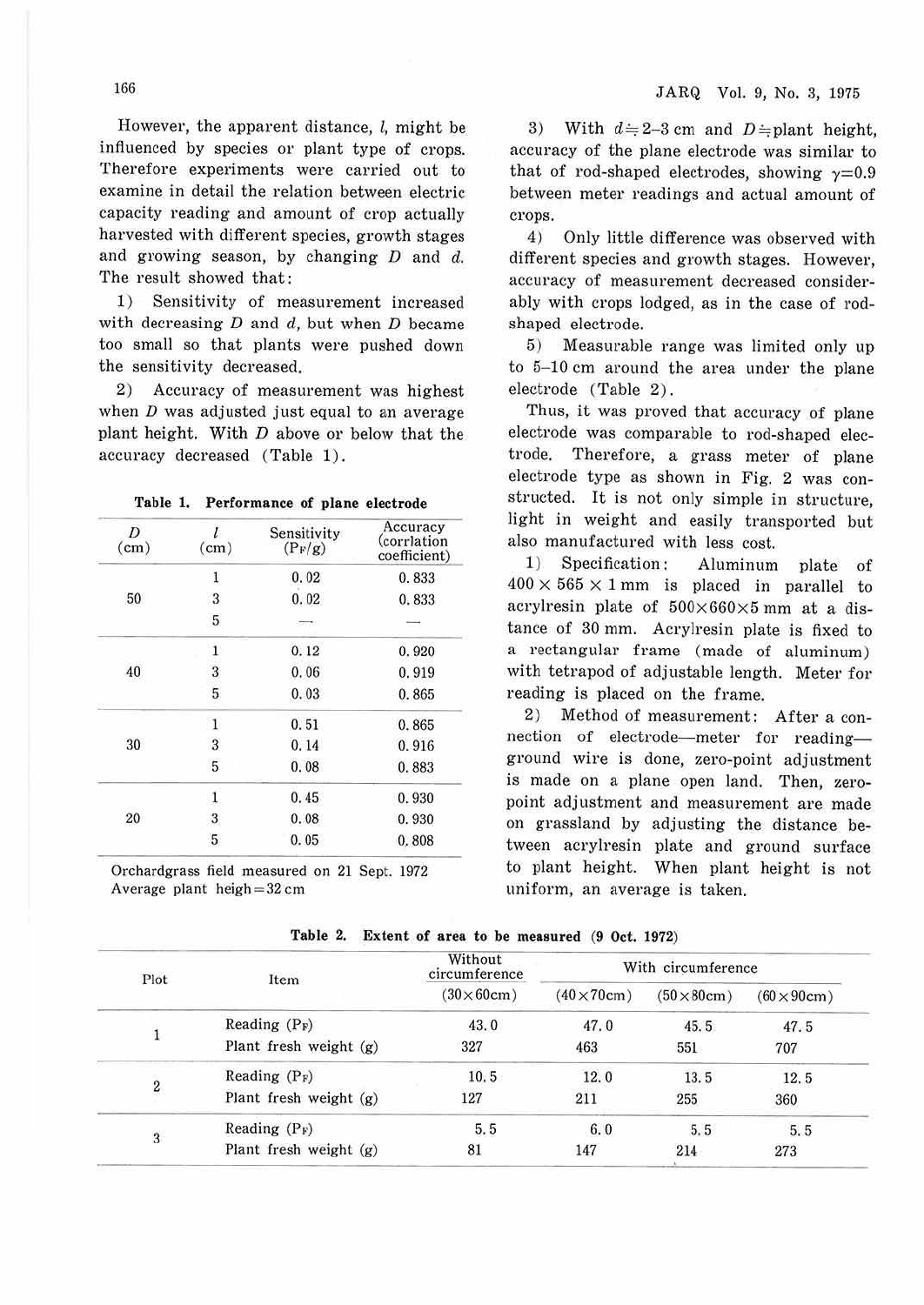

- @ Grass meter
- $\textcircled{6}$  Aluminum frame (Angle  $30 \times 30 \times 3$  mm)
- © Screw to adjust distance between electrode and insulator
- @ Aery! plate (part of insulator)  $660\times500\times5$  mm
- @ Aluminum plate (part of electrode)  $565 \times 500 \times 1$  mm
- © Tetrapod of adjustable height
- Fig. 2. Plane electrode grass meter (experimentally developed)

3) Calibration: As readings express electric capacity,  $Pr$ , they must be converted to weight of pasture by using regressions between readings and weight of pasture harvested from  $50 \times 66$  cm areas of land. Calibration has to be made when plant type, vegetation structure, and growth stage are different, but a same calibration can be applied when species, vegetation component and growth stage are same. Even when vegetation is not uniform such as on grazing grassland, a same calibration can be used except for extreme case.

4) Limitation in use: It can not be used when it rains, or when plants are wet soon after rainfall or with a dense fog. Accuracy lowers with plants lodged or trampled down.

## **Walking type of grass meter**

By utilizing the plane electrode, a grass meter of walking type was designed.

#### 1) Methods of recording

Electric capacity between plane electrode and ground surface is transformed to D.C. voltage, and which is recorded by cell type recorder. In using a grass meter of walking type with automatic recording, a problem of how to identify the sites where measurement was made should be solved. There are three possible ways to solve it.

- ( 1) Synchronized continuous recording: Feeding of recording paper is synchronized with the rotation of running wheels.
- (2) Intermittent recording: Speed of feeding of recording paper is kept constant, and the recording is made for every one rotation of wheels.
- (3) Continuous recording with marking: Continuous recording is made at a constant feeding speed of recording paper. Rotation of wheels is also recorded on the paper by use of a marker attached to the recorder.

By the first method, relation between amount of pasture crops and corresponding location of measurement can most easily be identified, and total amount of crop grown in areas where the grass meter travelled can be estimated simply by integrating the record. However, this method requires a special mechanic for feeding recording paper at a speed synchronized with that of wheel rotation.

In the second method, an usual recorder is used and number of measurement itself indicates distance of travel. But the method has disadvantages such as electric interferences caused by the use of microswitch in the circuit for detecting electric capacity, or a time lag in response of recorder that makes record reading less accurate.

Therefore, the author adopted the third method, in which circuit for recording electric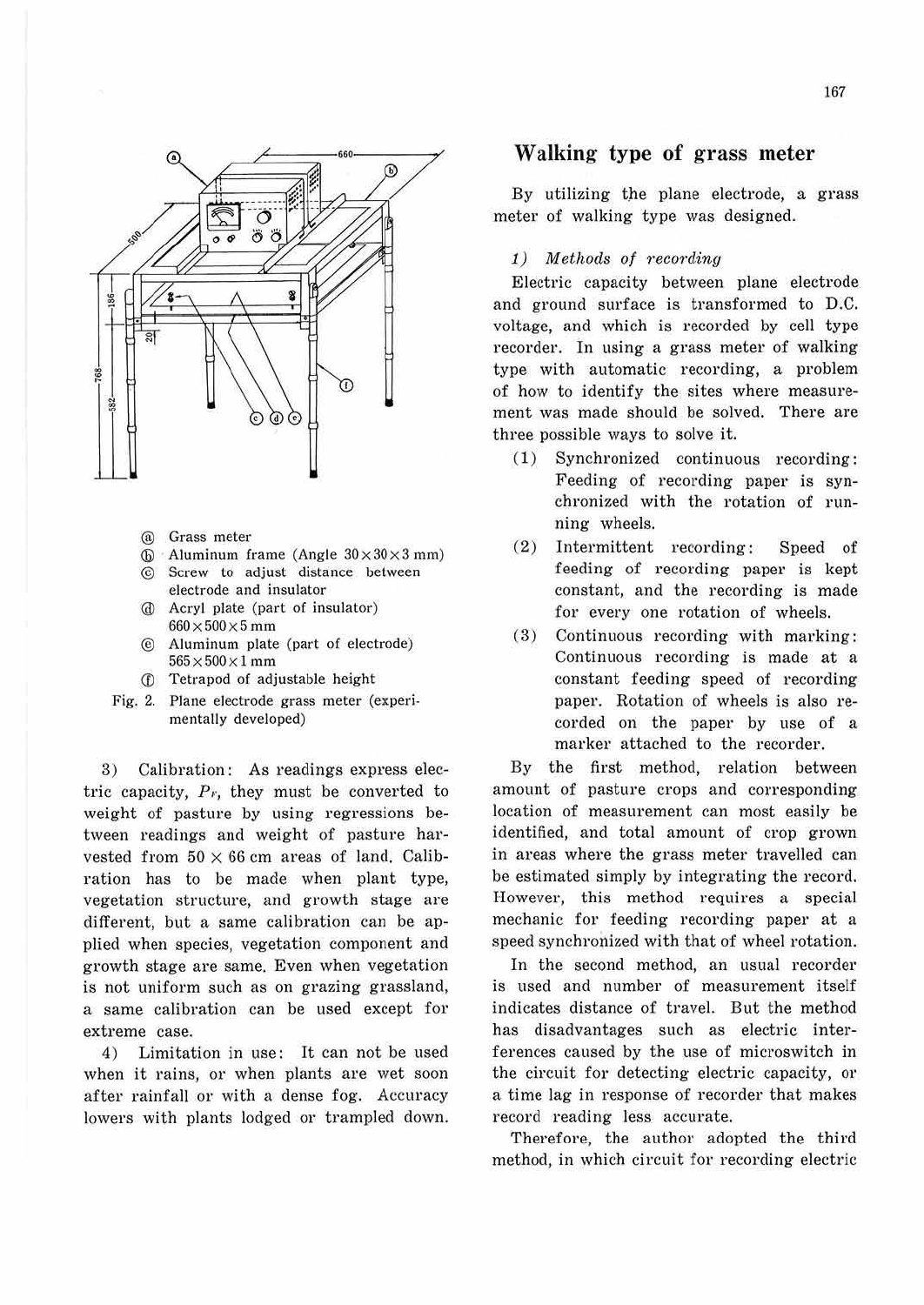capacity and that for recording sites of measurement are separated. Electric capacity corresponding to amount of pasture crops is continuously recorded and sites of measurement can be made by checking records of rotation of wheel. In practice, a supplementary wheel (1 m run for one rotation) attached with more than ten rod-shaped protrusions (50 mm long) is used for keeping the wheel always contacting to ground surface. Rotation of this wheel is detected by a waterproof microswitch, which operates a marker equipped inside the recorder.

An example of record obtained by this method is shown in Fig. 3.

2) Measurements taking while running Measurements were taken while the grass

meter was running, and pasture crop was harvested from each site of measurement. As shown in Fig. 4, very high correlations were found between readings of the meter and actual weight of pasture crops harvested, indicating a high accuracy of the measurements taken while the meter was running.

#### 3) Reproducibility of measurements

Results of measurement carried out repeatedly on a same pasture field are given in Fig. 5, which shows a high reproducibility except in areas with great amount of pasture crop, where the supplementary wheel stamped down the crop and site of measurement was more or less shifted in successive measurements.

**o First mcasurment** 



15 0

Left: Measured on 8 Aug. 1974. Mixed sown plot (Orchardgrass as dominant) Light: Measured on 15 Apr. 1974. Mixed sown plot (Orchardgrass and Tall fescue as dominant)

Fig. 4. Performance of walking type grass meter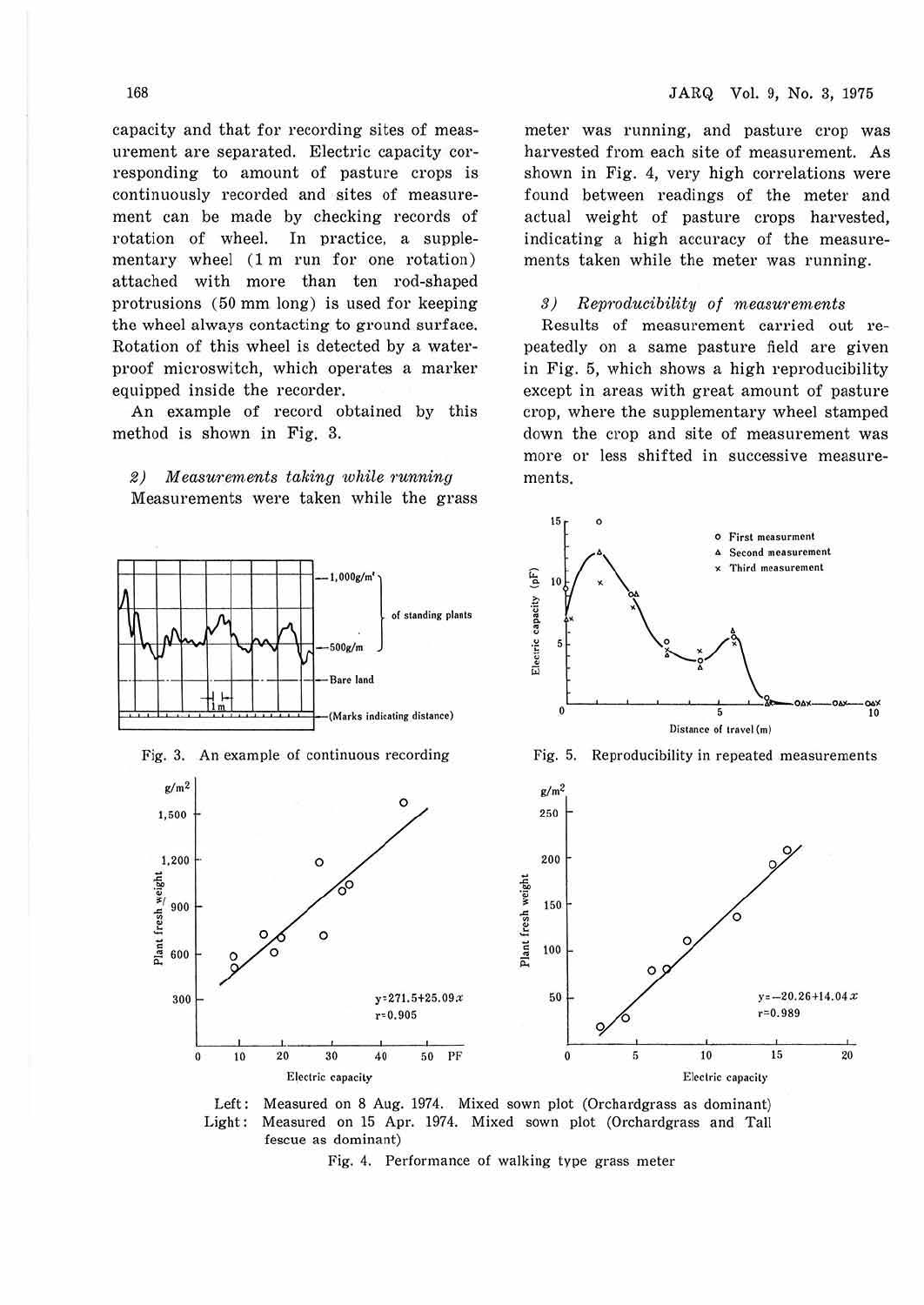

- (a) Rod to adjust height of electrode
- (b) Screw to adjust height of electrode
- (c) Recorder
- (d) Converter
- (e) Spring for protecting machine
- (f) Electrode portion
- (g) Screw to adjust distance between electrode and insuJator
- (h) Connecting point
- (i) Switch
- (j) Lever for operating switch
- (k) Rods (15 in number) for contacting ground surface
- (I) Rear cart

Fig. 6. Diagrammatic illustration of walking type grass meter (experimentally designed)

### 4) Specification

The newly developed walking type grass meter consists of plane electrode, electrostatic capacity meter, and recorder, all of them are mounted on a two-wheeled rear cart with a supplementary wheel (Fig. 6).

- (1) Cart is drawn by manpower at a working speed of 2 km/hr
- (2) Easy to disassemble and assemble: convenient for transportation.
- (3) Area of plane electrode is  $0.25 \text{ m}^2$  $(450 \times 555$  mm) as a standard.
- ( 4) Plane electrode moves up and down according to plant height.
- (5) Electric power source for electrostatic

capacity meter and recorder is of a battery system, which has to give satisfactory responsiveness and shock resistance.

(6) A supplementary wheel has to contact continuously with ground surface.

Methods of measurement, calibration and limitation in use are almost similar to those of the plane type grass meter.

## **References**

- 1) Fletcher, J. E. & Robison, M. E.: A capacitance meter for estimating forage weight. J. Range Management. 9, 96-97 (1961).
- 2) Cambell, A. G. et al.: An electronic instru-